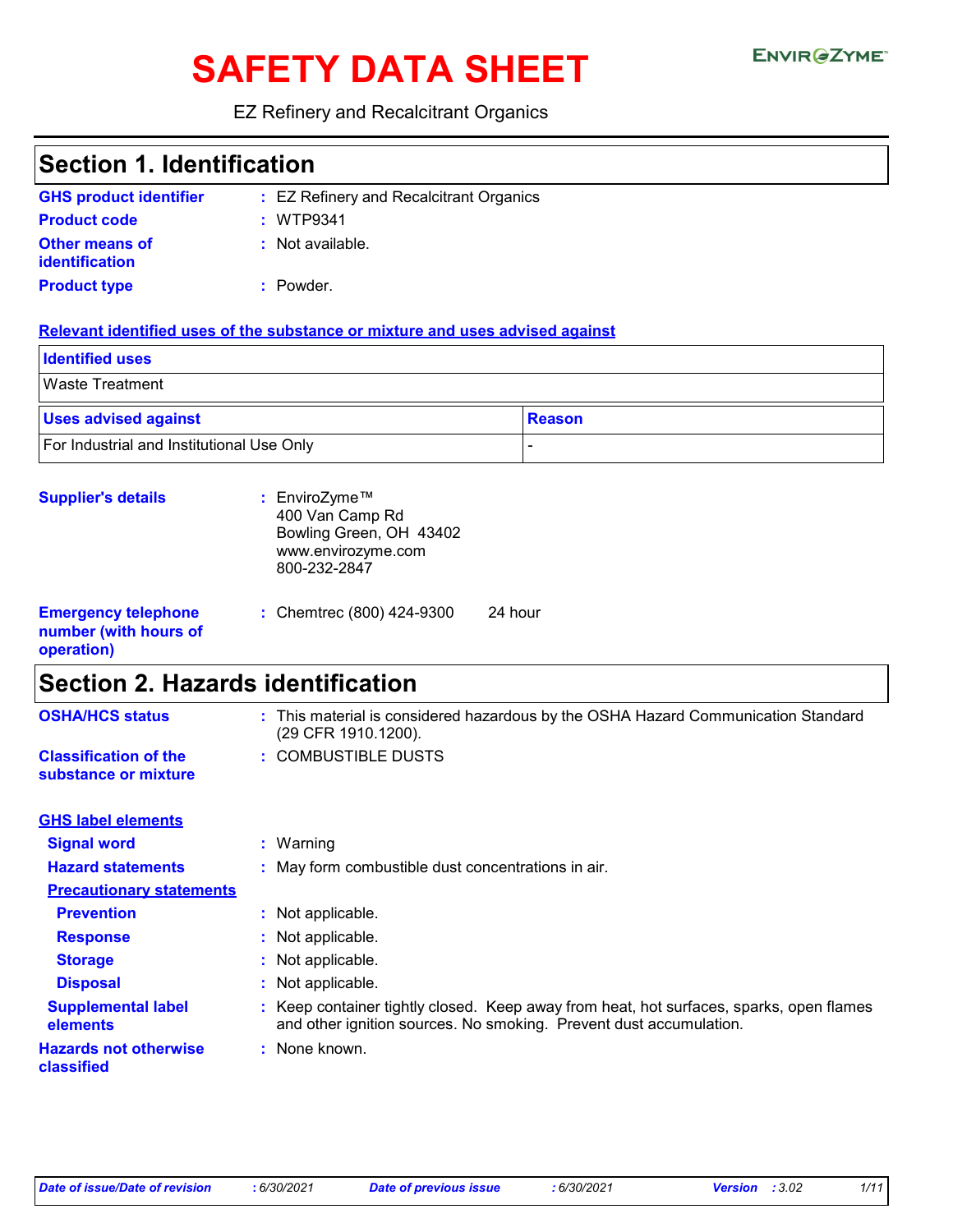# **Section 3. Composition/information on ingredients**

#### **Substance/mixture :**

**Other means of identification**

- : Mixture
- **:** Not available.

Any concentration shown as a range is to protect confidentiality or is due to batch variation.

**There are no ingredients present which, within the current knowledge of the supplier and in the concentrations applicable, are classified as hazardous to health or the environment and hence require reporting in this section. Occupational exposure limits, if available, are listed in Section 8.**

### **Section 4. First aid measures**

#### **Description of necessary first aid measures**

| Eye contact         | : Immediately flush eyes with plenty of water, occasionally lifting the upper and lower<br>eyelids. Check for and remove any contact lenses. Continue to rinse for at least 10<br>minutes. Get medical attention if irritation occurs.                                                                                                                                                                                                                                                                                                                                                                                                                                                                                                                                                                                    |
|---------------------|---------------------------------------------------------------------------------------------------------------------------------------------------------------------------------------------------------------------------------------------------------------------------------------------------------------------------------------------------------------------------------------------------------------------------------------------------------------------------------------------------------------------------------------------------------------------------------------------------------------------------------------------------------------------------------------------------------------------------------------------------------------------------------------------------------------------------|
| <b>Inhalation</b>   | : Remove victim to fresh air and keep at rest in a position comfortable for breathing. If<br>not breathing, if breathing is irregular or if respiratory arrest occurs, provide artificial<br>respiration or oxygen by trained personnel. It may be dangerous to the person providing<br>aid to give mouth-to-mouth resuscitation. Get medical attention if adverse health effects<br>persist or are severe. If unconscious, place in recovery position and get medical<br>attention immediately. Maintain an open airway. Loosen tight clothing such as a collar,<br>tie, belt or waistband.                                                                                                                                                                                                                              |
| <b>Skin contact</b> | : Flush contaminated skin with plenty of water. Remove contaminated clothing and<br>shoes. Get medical attention if symptoms occur. Wash clothing before reuse. Clean<br>shoes thoroughly before reuse.                                                                                                                                                                                                                                                                                                                                                                                                                                                                                                                                                                                                                   |
| <b>Ingestion</b>    | : Wash out mouth with water. Remove dentures if any. Remove victim to fresh air and<br>keep at rest in a position comfortable for breathing. If material has been swallowed and<br>the exposed person is conscious, give small quantities of water to drink. Stop if the<br>exposed person feels sick as vomiting may be dangerous. Do not induce vomiting<br>unless directed to do so by medical personnel. If vomiting occurs, the head should be<br>kept low so that vomit does not enter the lungs. Get medical attention if adverse health<br>effects persist or are severe. Never give anything by mouth to an unconscious person.<br>If unconscious, place in recovery position and get medical attention immediately.<br>Maintain an open airway. Loosen tight clothing such as a collar, tie, belt or waistband. |

#### **Most important symptoms/effects, acute and delayed**

| <b>Potential acute health effects</b> |                                                                                                                                             |
|---------------------------------------|---------------------------------------------------------------------------------------------------------------------------------------------|
| <b>Eye contact</b>                    | : Exposure to airborne concentrations above statutory or recommended exposure limits<br>may cause irritation of the eyes.                   |
| <b>Inhalation</b>                     | : Exposure to airborne concentrations above statutory or recommended exposure limits<br>may cause irritation of the nose, throat and lungs. |
| <b>Skin contact</b>                   | : No known significant effects or critical hazards.                                                                                         |
| <b>Ingestion</b>                      | : No known significant effects or critical hazards.                                                                                         |
| <b>Over-exposure signs/symptoms</b>   |                                                                                                                                             |
| Eye contact                           | : Adverse symptoms may include the following:<br>irritation<br>redness                                                                      |
| <b>Inhalation</b>                     | : Adverse symptoms may include the following:<br>respiratory tract irritation<br>coughing                                                   |
| <b>Skin contact</b>                   | : No specific data.                                                                                                                         |
| Ingestion                             | : No specific data.                                                                                                                         |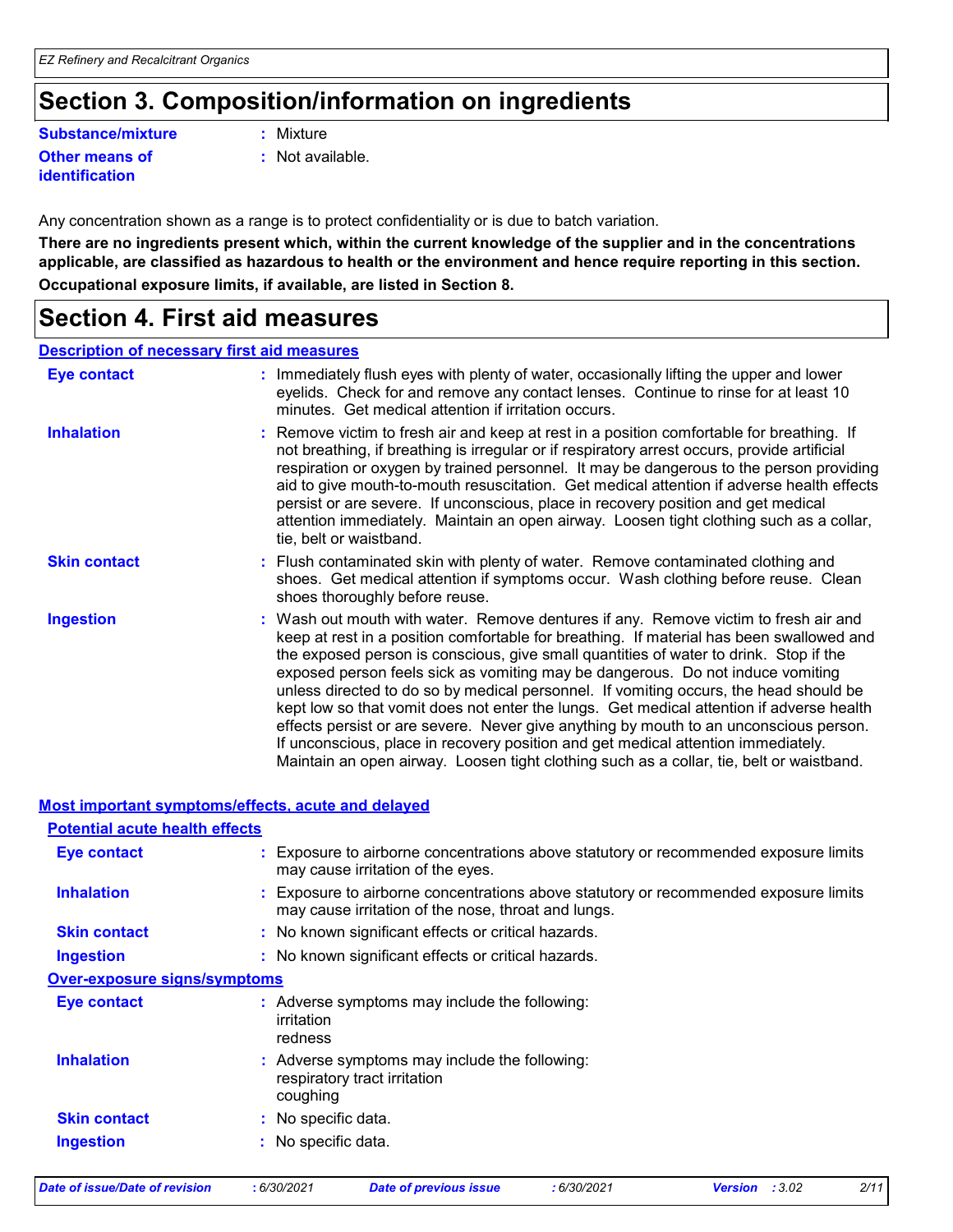# **Section 4. First aid measures**

#### **Protection of first-aiders** : No action shall be taken involving any personal risk or without suitable training. It may be dangerous to the person providing aid to give mouth-to-mouth resuscitation. **Notes to physician <b>:** Treat symptomatically. Contact poison treatment specialist immediately if large quantities have been ingested or inhaled. **Specific treatments :** No specific treatment. **Indication of immediate medical attention and special treatment needed, if necessary**

**See toxicological information (Section 11)**

# **Section 5. Fire-fighting measures**

| <b>Extinguishing media</b>                               |                                                                                                                                                                                                                                                                                                                               |
|----------------------------------------------------------|-------------------------------------------------------------------------------------------------------------------------------------------------------------------------------------------------------------------------------------------------------------------------------------------------------------------------------|
| <b>Suitable extinguishing</b><br>media                   | : Use dry chemical powder.                                                                                                                                                                                                                                                                                                    |
| <b>Unsuitable extinguishing</b><br>media                 | : Avoid high pressure media which could cause the formation of a potentially explosible<br>dust-air mixture.                                                                                                                                                                                                                  |
| <b>Specific hazards arising</b><br>from the chemical     | : May form explosible dust-air mixture if dispersed.                                                                                                                                                                                                                                                                          |
| <b>Hazardous thermal</b><br>decomposition products       | Decomposition products may include the following materials:<br>carbon dioxide<br>carbon monoxide<br>halogenated compounds<br>metal oxide/oxides                                                                                                                                                                               |
| <b>Special protective actions</b><br>for fire-fighters   | : Promptly isolate the scene by removing all persons from the vicinity of the incident if<br>there is a fire. No action shall be taken involving any personal risk or without suitable<br>training. Move containers from fire area if this can be done without risk. Use water<br>spray to keep fire-exposed containers cool. |
| <b>Special protective</b><br>equipment for fire-fighters | Fire-fighters should wear appropriate protective equipment and self-contained breathing<br>apparatus (SCBA) with a full face-piece operated in positive pressure mode.                                                                                                                                                        |

## **Section 6. Accidental release measures**

#### **Personal precautions, protective equipment and emergency procedures**

| For non-emergency<br>personnel   | : No action shall be taken involving any personal risk or without suitable training.<br>Evacuate surrounding areas. Keep unnecessary and unprotected personnel from<br>entering. Do not touch or walk through spilled material. Shut off all ignition sources.<br>No flares, smoking or flames in hazard area. Avoid breathing dust. Provide adequate<br>ventilation. Wear appropriate respirator when ventilation is inadequate. Put on<br>appropriate personal protective equipment. |
|----------------------------------|----------------------------------------------------------------------------------------------------------------------------------------------------------------------------------------------------------------------------------------------------------------------------------------------------------------------------------------------------------------------------------------------------------------------------------------------------------------------------------------|
| For emergency responders         | : If specialized clothing is required to deal with the spillage, take note of any information in<br>Section 8 on suitable and unsuitable materials. See also the information in "For non-<br>emergency personnel".                                                                                                                                                                                                                                                                     |
| <b>Environmental precautions</b> | : Avoid dispersal of spilled material and runoff and contact with soil, waterways, drains<br>and sewers. Inform the relevant authorities if the product has caused environmental<br>pollution (sewers, waterways, soil or air).                                                                                                                                                                                                                                                        |

#### **Methods and materials for containment and cleaning up**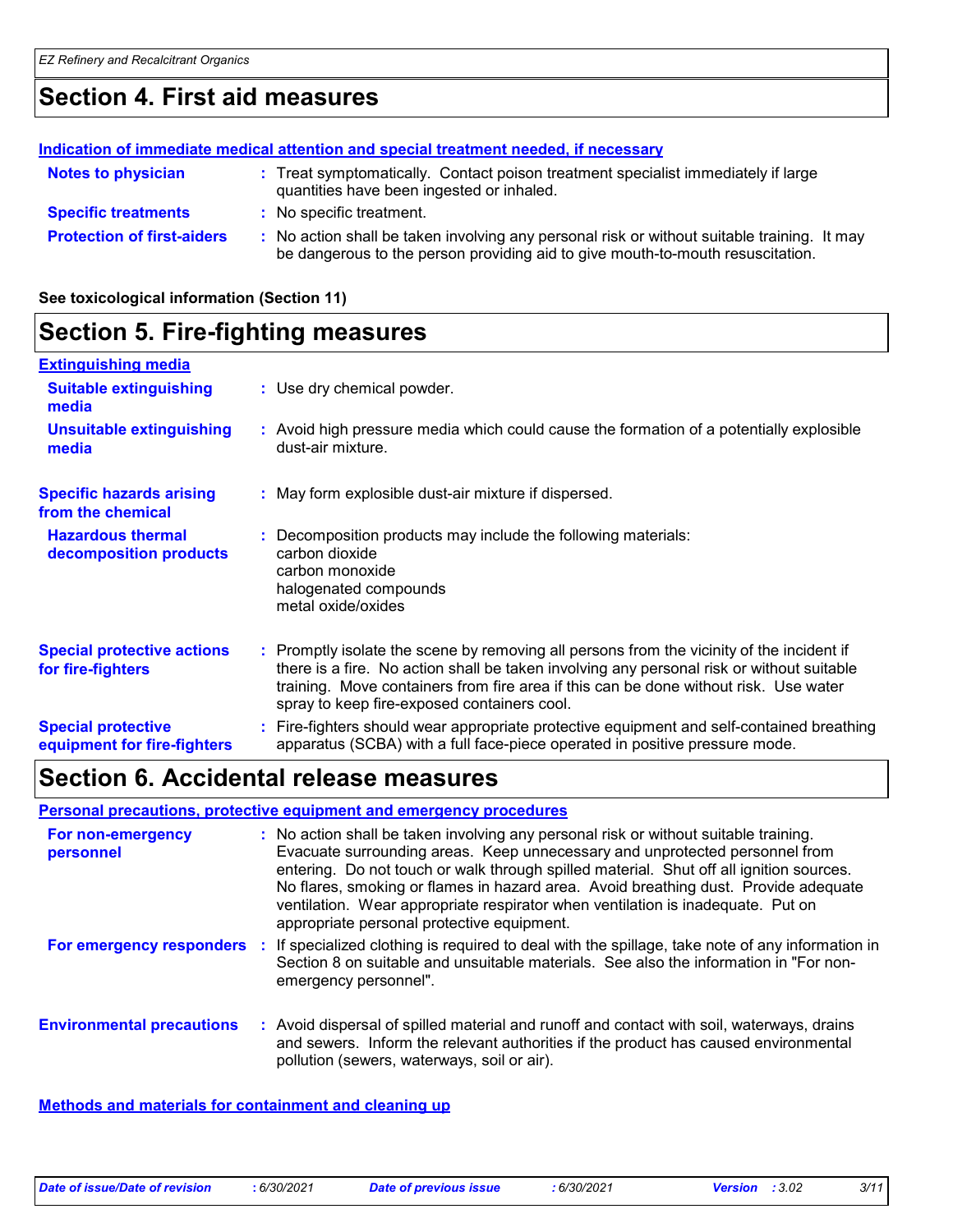# **Section 6. Accidental release measures**

| <b>Small spill</b> | : Move containers from spill area. Use spark-proof tools and explosion-proof equipment.<br>Vacuum or sweep up material and place in a designated, labeled waste container.<br>Dispose of via a licensed waste disposal contractor.                                                                                                                                                                                                                                                                    |
|--------------------|-------------------------------------------------------------------------------------------------------------------------------------------------------------------------------------------------------------------------------------------------------------------------------------------------------------------------------------------------------------------------------------------------------------------------------------------------------------------------------------------------------|
| <b>Large spill</b> | : Move containers from spill area. Use spark-proof tools and explosion-proof equipment.<br>Approach release from upwind. Prevent entry into sewers, water courses, basements<br>or confined areas. Vacuum or sweep up material and place in a designated, labeled<br>waste container. Avoid creating dusty conditions and prevent wind dispersal. Dispose<br>of via a licensed waste disposal contractor. Note: see Section 1 for emergency contact<br>information and Section 13 for waste disposal. |

# **Section 7. Handling and storage**

#### **Precautions for safe handling**

| <b>Protective measures</b>                                                       | : Put on appropriate personal protective equipment (see Section 8). Do not ingest. Avoid<br>contact with eyes, skin and clothing. Avoid breathing dust. Avoid the creation of dust<br>when handling and avoid all possible sources of ignition (spark or flame). Prevent dust<br>accumulation. Use only with adequate ventilation. Wear appropriate respirator when<br>ventilation is inadequate. Keep in the original container or an approved alternative<br>made from a compatible material, kept tightly closed when not in use. Electrical<br>equipment and lighting should be protected to appropriate standards to prevent dust<br>coming into contact with hot surfaces, sparks or other ignition sources. Take<br>precautionary measures against electrostatic discharges. To avoid fire or explosion,<br>dissipate static electricity during transfer by grounding and bonding containers and<br>equipment before transferring material. Empty containers retain product residue and<br>can be hazardous. Do not reuse container. |  |
|----------------------------------------------------------------------------------|---------------------------------------------------------------------------------------------------------------------------------------------------------------------------------------------------------------------------------------------------------------------------------------------------------------------------------------------------------------------------------------------------------------------------------------------------------------------------------------------------------------------------------------------------------------------------------------------------------------------------------------------------------------------------------------------------------------------------------------------------------------------------------------------------------------------------------------------------------------------------------------------------------------------------------------------------------------------------------------------------------------------------------------------|--|
| <b>Advice on general</b><br>occupational hygiene                                 | : Eating, drinking and smoking should be prohibited in areas where this material is<br>handled, stored and processed. Workers should wash hands and face before eating,<br>drinking and smoking. Remove contaminated clothing and protective equipment before<br>entering eating areas. See also Section 8 for additional information on hygiene<br>measures.                                                                                                                                                                                                                                                                                                                                                                                                                                                                                                                                                                                                                                                                               |  |
| <b>Conditions for safe storage,</b><br>including any<br><b>incompatibilities</b> | Store between the following temperatures: 20.5 to 23.8°C (68.9 to 74.8°F). Store in<br>accordance with local regulations. Store in a segregated and approved area. Store in<br>original container protected from direct sunlight in a dry, cool and well-ventilated area,<br>away from incompatible materials (see Section 10) and food and drink. Eliminate all<br>ignition sources. Separate from oxidizing materials. Keep container tightly closed and<br>sealed until ready for use. Containers that have been opened must be carefully<br>resealed and kept upright to prevent leakage. Do not store in unlabeled containers.<br>Use appropriate containment to avoid environmental contamination. See Section 10 for<br>incompatible materials before handling or use.                                                                                                                                                                                                                                                               |  |

# **Section 8. Exposure controls/personal protection**

| <b>Control parameters</b>                  |            |                                                                                                                                                                                                                                                                                                                                                                                                                                                      |             |                       |      |
|--------------------------------------------|------------|------------------------------------------------------------------------------------------------------------------------------------------------------------------------------------------------------------------------------------------------------------------------------------------------------------------------------------------------------------------------------------------------------------------------------------------------------|-------------|-----------------------|------|
| <b>Occupational exposure limits</b>        |            |                                                                                                                                                                                                                                                                                                                                                                                                                                                      |             |                       |      |
| None.                                      |            |                                                                                                                                                                                                                                                                                                                                                                                                                                                      |             |                       |      |
| <b>Appropriate engineering</b><br>controls |            | : Use only with adequate ventilation. If user operations generate dust, fumes, gas, vapor<br>or mist, use process enclosures, local exhaust ventilation or other engineering controls<br>to keep worker exposure to airborne contaminants below any recommended or statutory<br>limits. The engineering controls also need to keep gas, vapor or dust concentrations<br>below any lower explosive limits. Use explosion-proof ventilation equipment. |             |                       |      |
| <b>Environmental exposure</b><br>controls  |            | : Emissions from ventilation or work process equipment should be checked to ensure<br>they comply with the requirements of environmental protection legislation. In some<br>cases, fume scrubbers, filters or engineering modifications to the process equipment<br>will be necessary to reduce emissions to acceptable levels.                                                                                                                      |             |                       |      |
| <b>Date of issue/Date of revision</b>      | :6/30/2021 | <b>Date of previous issue</b>                                                                                                                                                                                                                                                                                                                                                                                                                        | : 6/30/2021 | <b>Version</b> : 3.02 | 4/11 |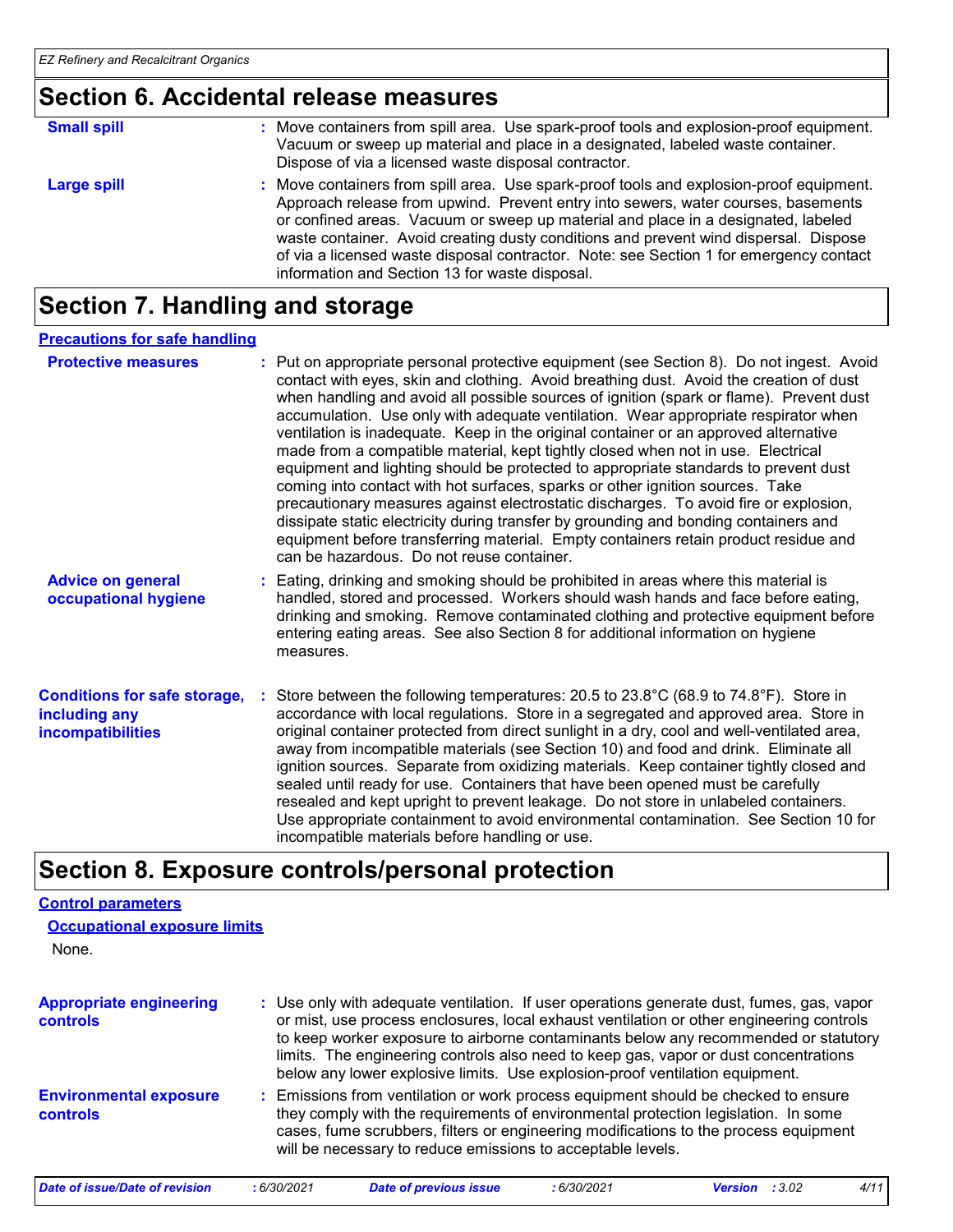# **Section 8. Exposure controls/personal protection**

#### **Individual protection measures**

| <b>Hygiene measures</b>       | : Wash hands, forearms and face thoroughly after handling chemical products, before<br>eating, smoking and using the lavatory and at the end of the working period.<br>Appropriate techniques should be used to remove potentially contaminated clothing.<br>Wash contaminated clothing before reusing. Ensure that eyewash stations and safety<br>showers are close to the workstation location.                                                                                                                                                                                                                      |
|-------------------------------|------------------------------------------------------------------------------------------------------------------------------------------------------------------------------------------------------------------------------------------------------------------------------------------------------------------------------------------------------------------------------------------------------------------------------------------------------------------------------------------------------------------------------------------------------------------------------------------------------------------------|
| <b>Eye/face protection</b>    | : Safety eyewear complying with an approved standard should be used when a risk<br>assessment indicates this is necessary to avoid exposure to liquid splashes, mists,<br>gases or dusts. If contact is possible, the following protection should be worn, unless<br>the assessment indicates a higher degree of protection: safety glasses with side-<br>shields. If operating conditions cause high dust concentrations to be produced, use<br>dust goggles.                                                                                                                                                         |
| <b>Skin protection</b>        |                                                                                                                                                                                                                                                                                                                                                                                                                                                                                                                                                                                                                        |
| <b>Hand protection</b>        | : Chemical-resistant, impervious gloves complying with an approved standard should be<br>worn at all times when handling chemical products if a risk assessment indicates this is<br>necessary. Considering the parameters specified by the glove manufacturer, check<br>during use that the gloves are still retaining their protective properties. It should be<br>noted that the time to breakthrough for any glove material may be different for different<br>glove manufacturers. In the case of mixtures, consisting of several substances, the<br>protection time of the gloves cannot be accurately estimated. |
| <b>Body protection</b>        | : Personal protective equipment for the body should be selected based on the task being<br>performed and the risks involved and should be approved by a specialist before<br>handling this product.                                                                                                                                                                                                                                                                                                                                                                                                                    |
| <b>Other skin protection</b>  | : Appropriate footwear and any additional skin protection measures should be selected<br>based on the task being performed and the risks involved and should be approved by a<br>specialist before handling this product.                                                                                                                                                                                                                                                                                                                                                                                              |
| <b>Respiratory protection</b> | : Based on the hazard and potential for exposure, select a respirator that meets the<br>appropriate standard or certification. Respirators must be used according to a<br>respiratory protection program to ensure proper fitting, training, and other important<br>aspects of use.                                                                                                                                                                                                                                                                                                                                    |

# **Section 9. Physical and chemical properties**

| <b>Date of issue/Date of revision</b>           | :6/30/2021         | <b>Date of previous issue</b>                                             | :6/30/2021 | Version : 3.02 | 5/11 |
|-------------------------------------------------|--------------------|---------------------------------------------------------------------------|------------|----------------|------|
| <b>Solubility in water</b>                      | : Not available.   |                                                                           |            |                |      |
| <b>Solubility</b>                               |                    | : Partially soluble in the following materials: cold water and hot water. |            |                |      |
| <b>Relative density</b>                         | : Not applicable.  |                                                                           |            |                |      |
| <b>Vapor density</b>                            | : Not available.   |                                                                           |            |                |      |
| <b>Vapor pressure</b>                           | : Not applicable.  |                                                                           |            |                |      |
| Lower and upper explosive<br>(flammable) limits | : Not available.   |                                                                           |            |                |      |
| <b>Flammability (solid, gas)</b>                | : Not available.   |                                                                           |            |                |      |
| <b>Evaporation rate</b>                         | : Not applicable.  |                                                                           |            |                |      |
| <b>Flash point</b>                              | : Not available.   |                                                                           |            |                |      |
| <b>Boiling point</b>                            | : Not available.   |                                                                           |            |                |      |
| <b>Melting point</b>                            | : Not available.   |                                                                           |            |                |      |
| рH                                              | : Not applicable.  |                                                                           |            |                |      |
| <b>Odor threshold</b>                           | : Not available.   |                                                                           |            |                |      |
| <b>Odor</b>                                     | $:$ Not available. |                                                                           |            |                |      |
| <b>Color</b>                                    | : Brown.           |                                                                           |            |                |      |
| <b>Physical state</b>                           | : Solid. [Powder.] |                                                                           |            |                |      |
| <b>Appearance</b>                               |                    |                                                                           |            |                |      |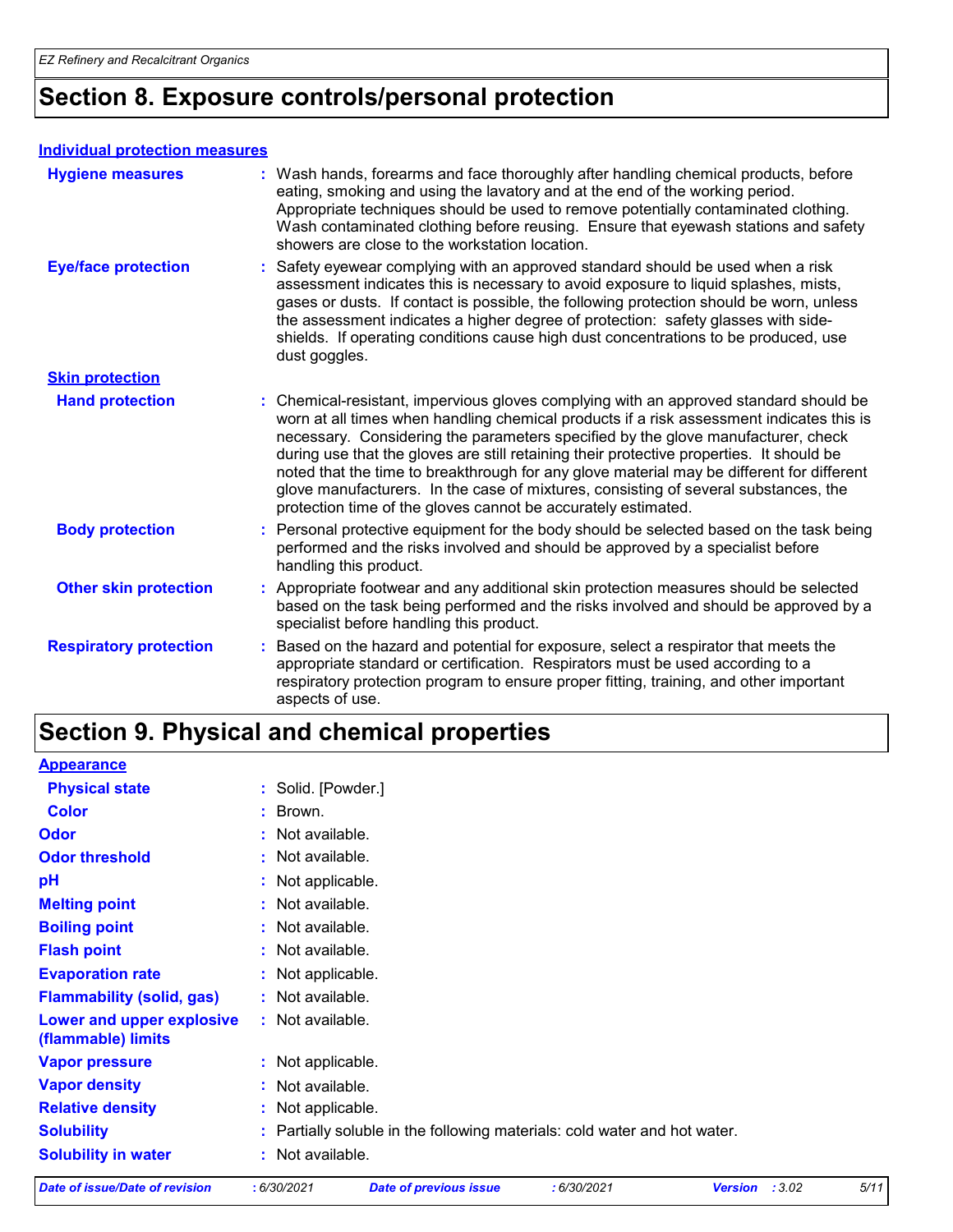# **Section 9. Physical and chemical properties**

| <b>Partition coefficient: n-</b><br>octanol/water | $:$ Not available. |
|---------------------------------------------------|--------------------|
| <b>Auto-ignition temperature</b>                  | : Not available.   |
| <b>Decomposition temperature</b>                  | : Not available.   |
| <b>Viscosity</b>                                  | : Not available.   |
| Flow time (ISO 2431)                              | : Not available.   |

|                                              | Section 10. Stability and reactivity |                                                                                                                                                                                                                                                                                                                                                                       |  |  |
|----------------------------------------------|--------------------------------------|-----------------------------------------------------------------------------------------------------------------------------------------------------------------------------------------------------------------------------------------------------------------------------------------------------------------------------------------------------------------------|--|--|
| <b>Reactivity</b>                            |                                      | : No specific test data related to reactivity available for this product or its ingredients.                                                                                                                                                                                                                                                                          |  |  |
| <b>Chemical stability</b>                    |                                      | : The product is stable.                                                                                                                                                                                                                                                                                                                                              |  |  |
| <b>Possibility of hazardous</b><br>reactions |                                      | : Hazardous reactions or instability may occur under certain conditions of storage or use.                                                                                                                                                                                                                                                                            |  |  |
| <b>Conditions to avoid</b>                   |                                      | : Avoid the creation of dust when handling and avoid all possible sources of ignition<br>(spark or flame). Take precautionary measures against electrostatic discharges. To<br>avoid fire or explosion, dissipate static electricity during transfer by grounding and<br>bonding containers and equipment before transferring material. Prevent dust<br>accumulation. |  |  |
| Incompatible materials                       |                                      | : Reactive or incompatible with the following materials: moisture.                                                                                                                                                                                                                                                                                                    |  |  |
| <b>Hazardous decomposition</b><br>products   |                                      | : Under normal conditions of storage and use, hazardous decomposition products should<br>not be produced.                                                                                                                                                                                                                                                             |  |  |

# **Section 11. Toxicological information**

#### **Information on toxicological effects**

**Acute toxicity**

Not available.

#### **Irritation/Corrosion**

Not available.

**Sensitization**

Not available.

#### **Mutagenicity**

Not available.

#### **Carcinogenicity**

Not available.

#### **Reproductive toxicity**

Not available.

#### **Teratogenicity**

Not available.

# **Specific target organ toxicity (single exposure)**

Not available.

#### **Specific target organ toxicity (repeated exposure)**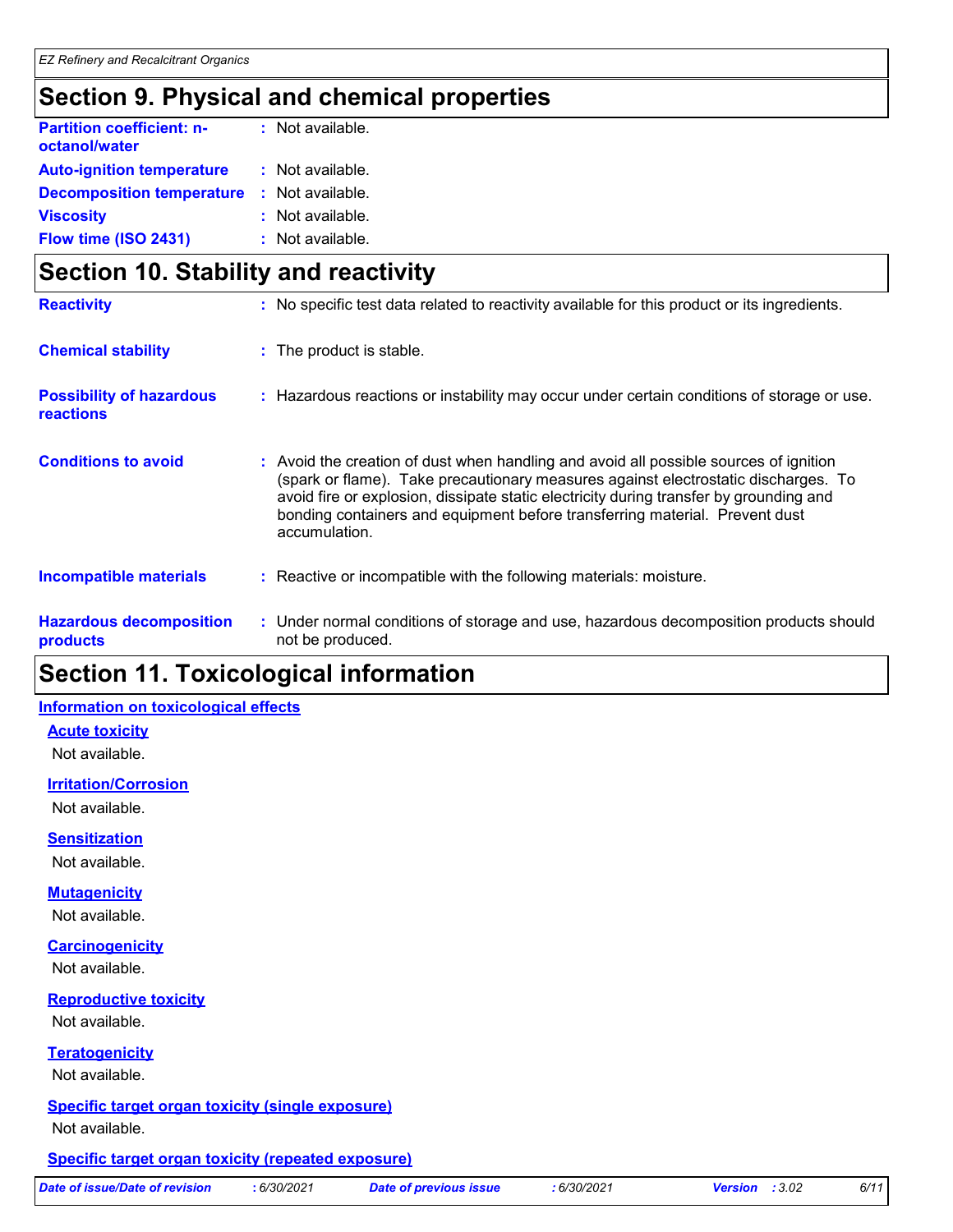# **Section 11. Toxicological information**

Not available.

#### **Aspiration hazard**

Not available.

| <b>Information on the likely</b><br>routes of exposure | : Routes of entry anticipated: Oral, Dermal.<br>Routes of entry not anticipated: Inhalation.                                                |
|--------------------------------------------------------|---------------------------------------------------------------------------------------------------------------------------------------------|
| <b>Potential acute health effects</b>                  |                                                                                                                                             |
| <b>Eye contact</b>                                     | Exposure to airborne concentrations above statutory or recommended exposure limits<br>may cause irritation of the eyes.                     |
| <b>Inhalation</b>                                      | : Exposure to airborne concentrations above statutory or recommended exposure limits<br>may cause irritation of the nose, throat and lungs. |
| <b>Skin contact</b>                                    | : No known significant effects or critical hazards.                                                                                         |
| <b>Ingestion</b>                                       | : No known significant effects or critical hazards.                                                                                         |
|                                                        | Symptoms related to the physical, chemical and toxicological characteristics                                                                |
| <b>Eye contact</b>                                     | : Adverse symptoms may include the following:<br>irritation<br>redness                                                                      |
| <b>Inhalation</b>                                      | : Adverse symptoms may include the following:<br>respiratory tract irritation<br>coughing                                                   |
| <b>Skin contact</b>                                    | No specific data.                                                                                                                           |
| <b>Ingestion</b>                                       | : No specific data.                                                                                                                         |
|                                                        | Delayed and immediate effects and also chronic effects from short and long term exposure                                                    |
| <b>Short term exposure</b>                             |                                                                                                                                             |
| <b>Potential immediate</b><br>effects                  | : Not available.                                                                                                                            |
| <b>Potential delayed effects</b>                       | : Not available.                                                                                                                            |
| <b>Long term exposure</b>                              |                                                                                                                                             |
| <b>Potential immediate</b><br>effects                  | : Not available.                                                                                                                            |
| <b>Potential delayed effects</b>                       | : Not available.                                                                                                                            |
| <b>Potential chronic health effects</b>                |                                                                                                                                             |
| Not available.                                         |                                                                                                                                             |
| General                                                | : Repeated or prolonged inhalation of dust may lead to chronic respiratory irritation.                                                      |
| <b>Carcinogenicity</b>                                 | : No known significant effects or critical hazards.                                                                                         |
| <b>Mutagenicity</b>                                    | No known significant effects or critical hazards.                                                                                           |
| <b>Teratogenicity</b>                                  | No known significant effects or critical hazards.                                                                                           |
| <b>Developmental effects</b>                           | No known significant effects or critical hazards.                                                                                           |
| <b>Fertility effects</b>                               | : No known significant effects or critical hazards.                                                                                         |
| <b>Numerical measures of toxicity</b>                  |                                                                                                                                             |

#### **Acute toxicity estimates**

Not available.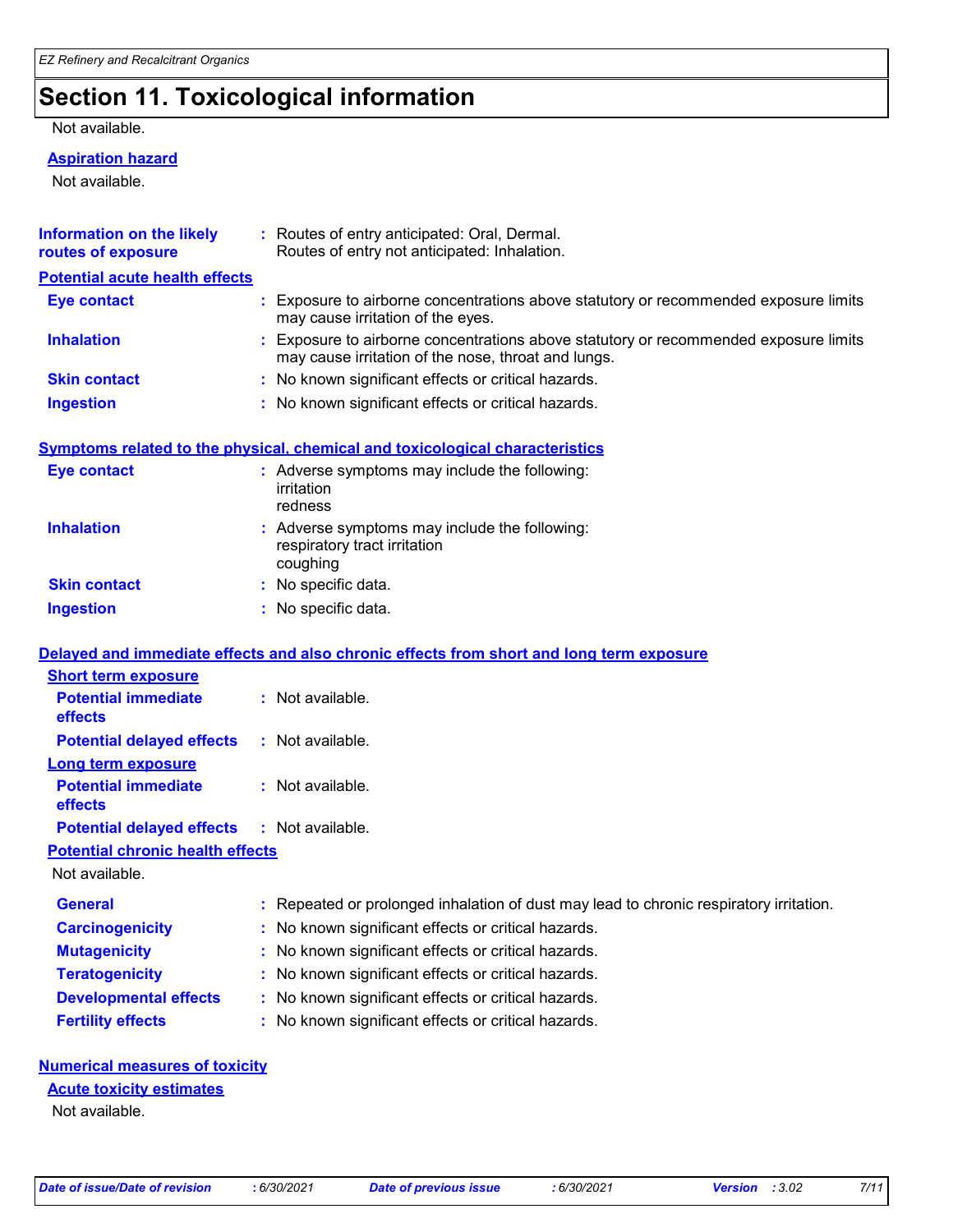# **Section 11. Toxicological information**

# **Section 12. Ecological information**

**Toxicity**

Not available.

| Political and an additional and                                                  | the constitution of constanting the constitution of the context of the constant of the constant in the constant |
|----------------------------------------------------------------------------------|-----------------------------------------------------------------------------------------------------------------|
|                                                                                  | <b>Section 13. Disposal considerations</b>                                                                      |
| <b>Other adverse effects</b>                                                     | : No known significant effects or critical hazards.                                                             |
| <b>Mobility in soil</b><br><b>Soil/water partition</b><br>coefficient $(K_{oc})$ | $:$ Not available.                                                                                              |
| <b>Bioaccumulative potential</b><br>Not available.                               |                                                                                                                 |
| Not available.                                                                   |                                                                                                                 |
| <b>Persistence and degradability</b>                                             |                                                                                                                 |

The generation of waste should be avoided or minimized wherever possible. Disposal of this product, solutions and any by-products should at all times comply with the requirements of environmental protection and waste disposal legislation and any regional local authority requirements. Dispose of surplus and non-recyclable products via a licensed waste disposal contractor. Waste should not be disposed of untreated to the sewer unless fully compliant with the requirements of all authorities with jurisdiction. Waste packaging should be recycled. Incineration or landfill should only be considered when recycling is not feasible. This material and its container must be disposed of in a safe way. Care should be taken when handling emptied containers that have not been cleaned or rinsed out. Empty containers or liners may retain some product residues. Avoid dispersal of spilled material and runoff and contact with soil, waterways, drains and sewers. **Disposal methods :**

## **Section 14. Transport information**

|                                      | <b>DOT</b><br><b>Classification</b> | <b>TDG</b><br><b>Classification</b> | <b>Mexico</b><br><b>Classification</b> | <b>ADR/RID</b> | <b>IMDG</b>              | <b>IATA</b>              |
|--------------------------------------|-------------------------------------|-------------------------------------|----------------------------------------|----------------|--------------------------|--------------------------|
| <b>UN number</b>                     | Not regulated.                      | Not regulated.                      | Not regulated.                         | Not regulated. | Not regulated.           | Not regulated.           |
| <b>UN proper</b><br>shipping name    |                                     |                                     |                                        |                |                          |                          |
| <b>Transport</b><br>hazard class(es) |                                     | $\overline{\phantom{0}}$            | -                                      | -              | $\qquad \qquad$          |                          |
| <b>Packing group</b>                 | $\overline{\phantom{a}}$            | $\overline{\phantom{0}}$            | -                                      | -              | $\overline{\phantom{0}}$ | $\overline{\phantom{0}}$ |
| <b>Environmental</b><br>hazards      | No.                                 | No.                                 | No.                                    | No.            | No.                      | No.                      |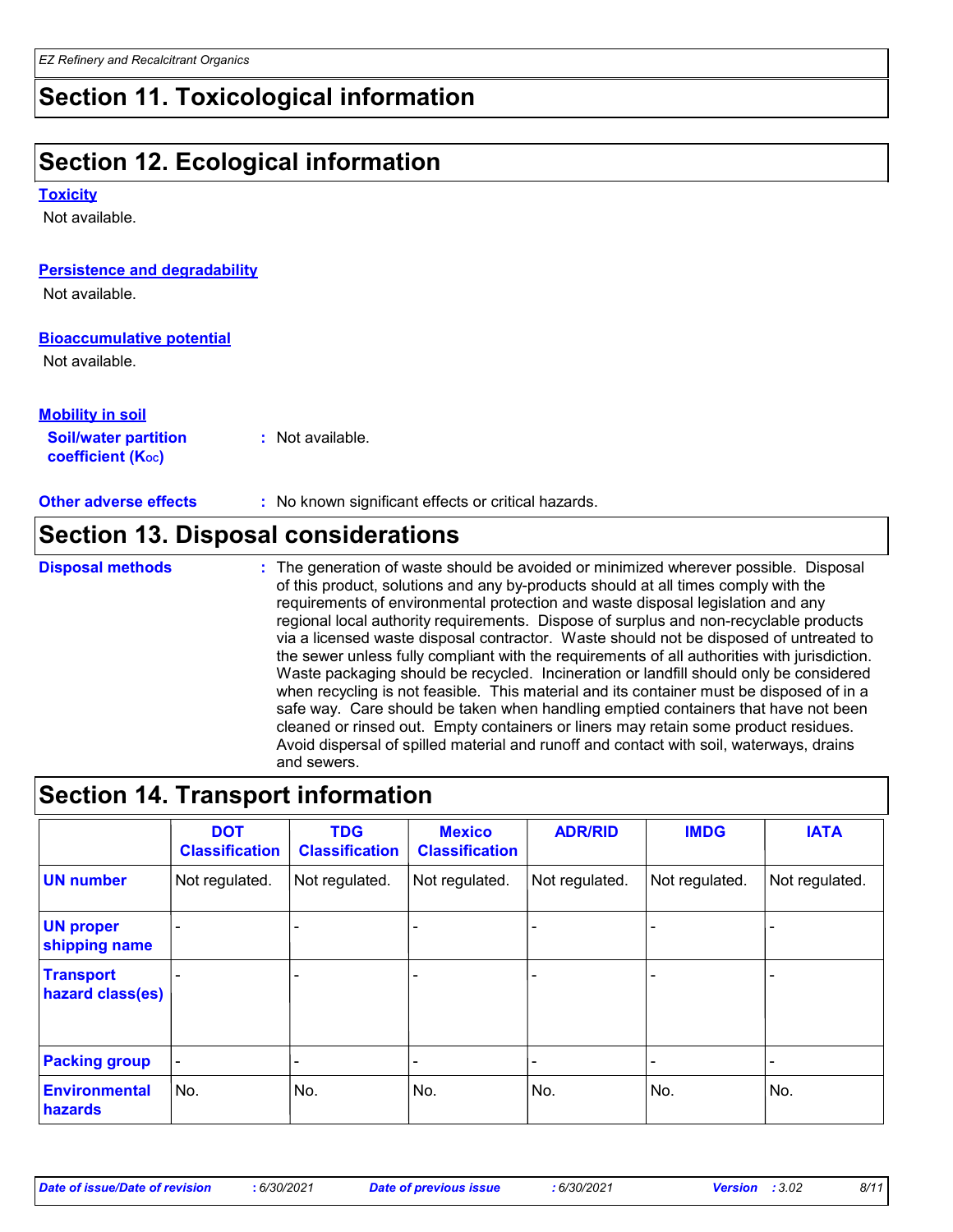### **Section 14. Transport information**

**Special precautions for user** : Transport within user's premises: always transport in closed containers that are upright and secure. Ensure that persons transporting the product know what to do in the event of an accident or spillage.

**Transport in bulk according :** Not available. **to Annex II of MARPOL and the IBC Code**

#### **Section 15. Regulatory information U.S. Federal regulations** None of the components are listed. **:** This product does not require a Safe Harbor warning under California Prop. 65. **Clean Water Act (CWA) 307**: tetrasodium hexacyanoferrate **Massachusetts : TSCA 8(a) CDR Exempt/Partial exemption**: Not determined **California Prop. 65 Clean Air Act Section 112 (b) Hazardous Air Pollutants (HAPs) :** Listed **Clean Air Act Section 602 Class I Substances :** Not listed **Clean Air Act Section 602 Class II Substances :** Not listed **DEA List I Chemicals (Precursor Chemicals) :** Not listed **DEA List II Chemicals (Essential Chemicals) :** Not listed **New York :** None of the components are listed. **New Jersey :** None of the components are listed. **Pennsylvania :** None of the components are listed. **State regulations SARA 302/304 SARA 304 RQ :** Not applicable. No products were found. **Composition/information on ingredients International regulations Chemical Weapon Convention List Schedules I, II & III Chemicals Montreal Protocol** Not listed. **Stockholm Convention on Persistent Organic Pollutants** Not listed. **SARA 311/312 Classification :** COMBUSTIBLE DUSTS No products were found. **Composition/information on ingredients**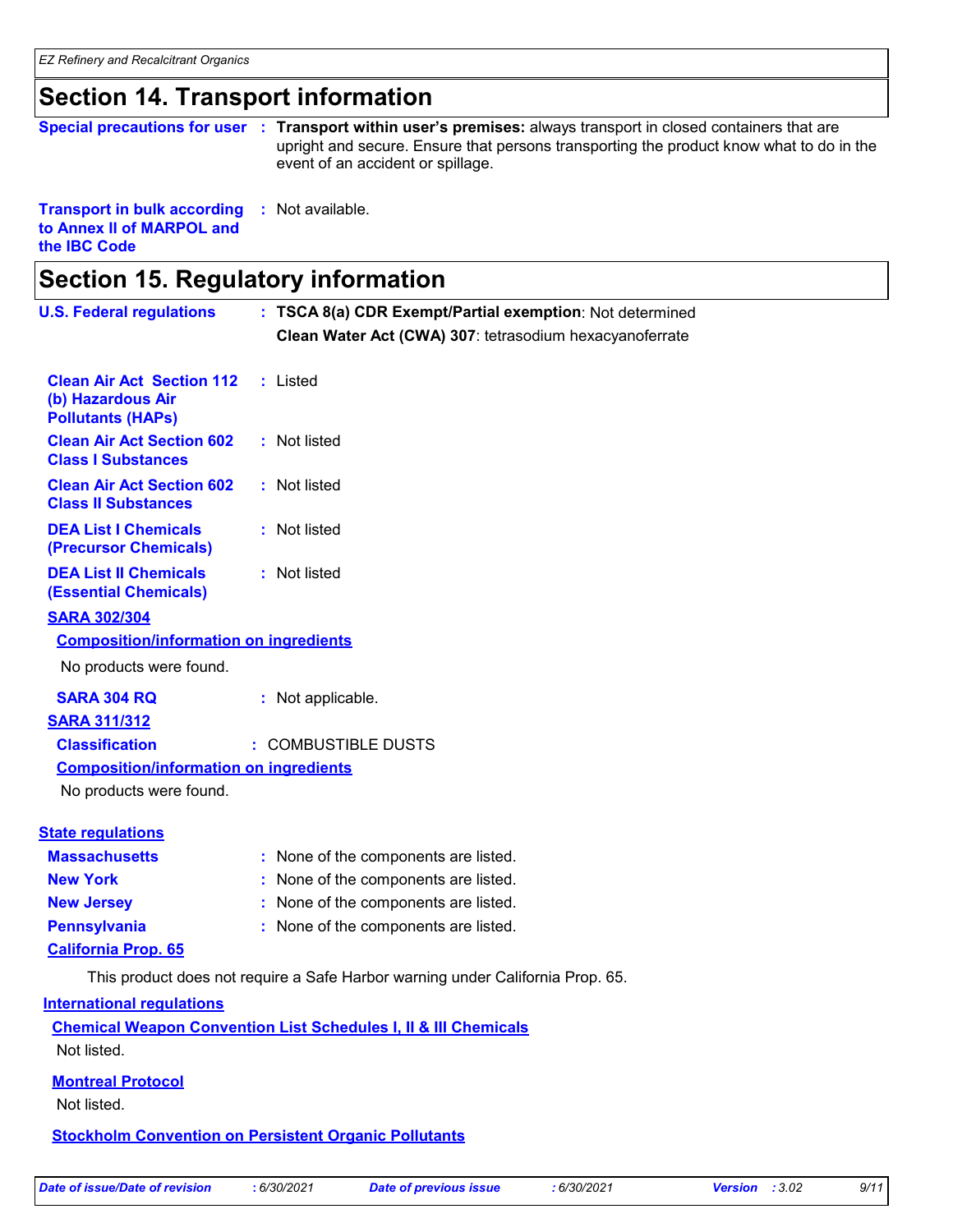# **Section 15. Regulatory information**

#### Not listed.

| <b>Australia</b><br>: Not determined.<br>Canada<br>All components are listed or exempted.<br>Not determined.<br><b>China</b><br><b>Europe</b><br>At least one component is not listed.<br>Japan inventory (ENCS): Not determined.<br><b>Japan</b><br>Japan inventory (ISHL): Not determined.<br>Not determined<br><b>Malaysia</b><br><b>New Zealand</b><br>Not determined.<br>Not determined.<br><b>Philippines</b><br><b>Republic of Korea</b><br>Not determined.<br>Not determined.<br>Taiwan<br><b>Thailand</b><br>Not determined.<br>Not determined.<br><b>Turkey</b><br><b>United States</b><br>All components are listed or exempted.<br><b>Viet Nam</b><br>Not determined. | Not listed<br><b>UNECE Aarhus Protocol on POPs and Heavy Metals</b><br>Not listed. | <b>Rotterdam Convention on Prior Informed Consent (PIC)</b> |
|-----------------------------------------------------------------------------------------------------------------------------------------------------------------------------------------------------------------------------------------------------------------------------------------------------------------------------------------------------------------------------------------------------------------------------------------------------------------------------------------------------------------------------------------------------------------------------------------------------------------------------------------------------------------------------------|------------------------------------------------------------------------------------|-------------------------------------------------------------|
|                                                                                                                                                                                                                                                                                                                                                                                                                                                                                                                                                                                                                                                                                   | <u>Inventory list</u>                                                              |                                                             |
|                                                                                                                                                                                                                                                                                                                                                                                                                                                                                                                                                                                                                                                                                   |                                                                                    |                                                             |
|                                                                                                                                                                                                                                                                                                                                                                                                                                                                                                                                                                                                                                                                                   |                                                                                    |                                                             |
|                                                                                                                                                                                                                                                                                                                                                                                                                                                                                                                                                                                                                                                                                   |                                                                                    |                                                             |
|                                                                                                                                                                                                                                                                                                                                                                                                                                                                                                                                                                                                                                                                                   |                                                                                    |                                                             |
|                                                                                                                                                                                                                                                                                                                                                                                                                                                                                                                                                                                                                                                                                   |                                                                                    |                                                             |
|                                                                                                                                                                                                                                                                                                                                                                                                                                                                                                                                                                                                                                                                                   |                                                                                    |                                                             |
|                                                                                                                                                                                                                                                                                                                                                                                                                                                                                                                                                                                                                                                                                   |                                                                                    |                                                             |
|                                                                                                                                                                                                                                                                                                                                                                                                                                                                                                                                                                                                                                                                                   |                                                                                    |                                                             |
|                                                                                                                                                                                                                                                                                                                                                                                                                                                                                                                                                                                                                                                                                   |                                                                                    |                                                             |
|                                                                                                                                                                                                                                                                                                                                                                                                                                                                                                                                                                                                                                                                                   |                                                                                    |                                                             |
|                                                                                                                                                                                                                                                                                                                                                                                                                                                                                                                                                                                                                                                                                   |                                                                                    |                                                             |
|                                                                                                                                                                                                                                                                                                                                                                                                                                                                                                                                                                                                                                                                                   |                                                                                    |                                                             |
|                                                                                                                                                                                                                                                                                                                                                                                                                                                                                                                                                                                                                                                                                   |                                                                                    |                                                             |
|                                                                                                                                                                                                                                                                                                                                                                                                                                                                                                                                                                                                                                                                                   |                                                                                    |                                                             |

# **Section 16. Other information**

#### **Hazardous Material Information System (U.S.A.)**



**Caution: HMIS® ratings are based on a 0-4 rating scale, with 0 representing minimal hazards or risks, and 4 representing significant hazards or risks. Although HMIS® ratings and the associated label are not required on SDSs or products leaving a facility under 29 CFR 1910.1200, the preparer may choose to provide them. HMIS® ratings are to be used with a fully implemented HMIS® program. HMIS® is a registered trademark and service mark of the American Coatings Association, Inc.**

**The customer is responsible for determining the PPE code for this material. For more information on HMIS® Personal Protective Equipment (PPE) codes, consult the HMIS® Implementation Manual.**

**National Fire Protection Association (U.S.A.)**



**Reprinted with permission from NFPA 704-2001, Identification of the Hazards of Materials for Emergency Response Copyright ©1997, National Fire Protection Association, Quincy, MA 02269. This reprinted material is not the complete and official position of the National Fire Protection Association, on the referenced subject which is represented only by the standard in its entirety.**